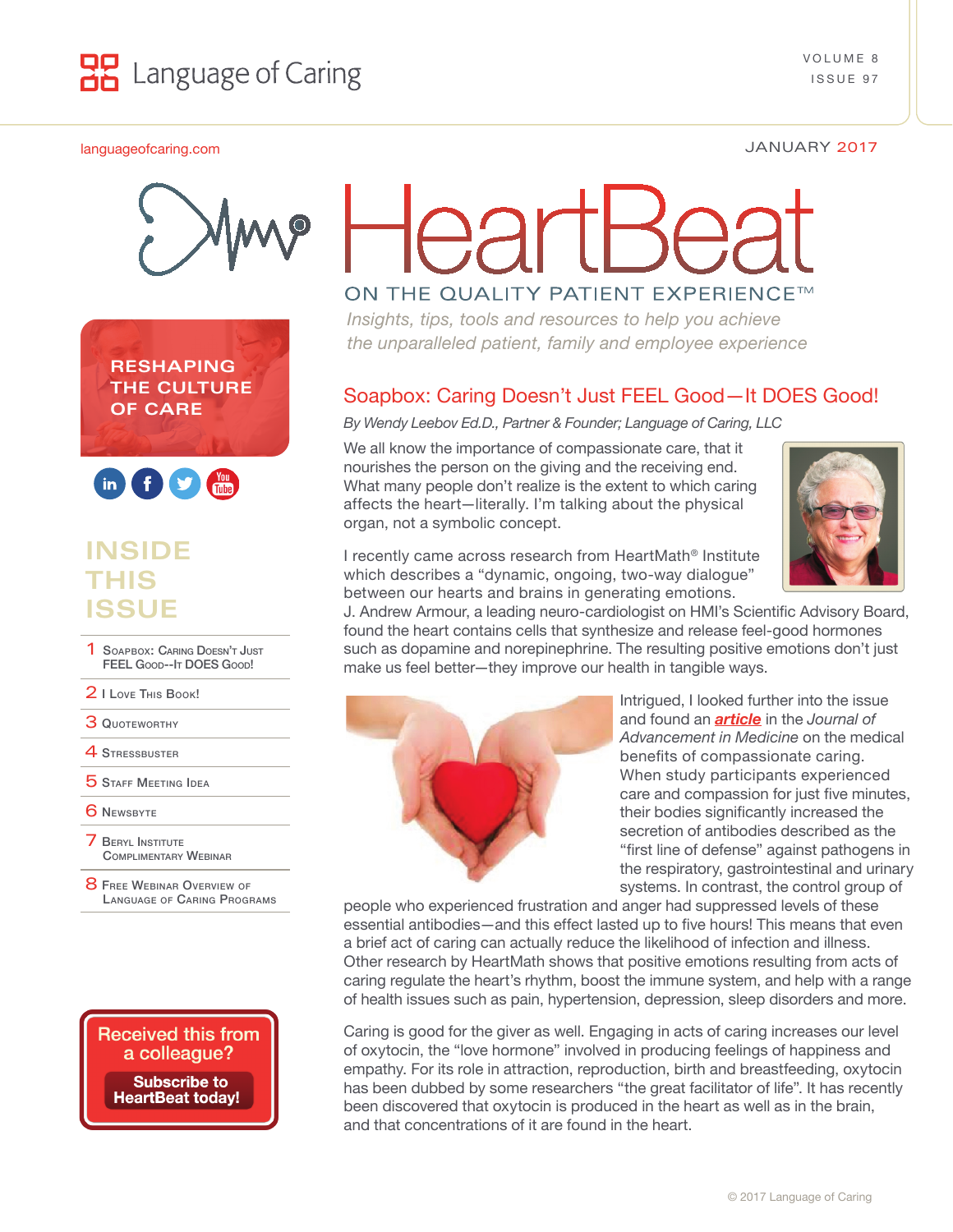This reinforces what we already knew intuitively: genuine care nourishes both the giver and receiver. Caring and compassion make a soothing tonic for someone who is feeling scared or vulnerable. Each and every time we choose to care for someone, we improve their health and our own—physically as well as emotionally.

At the same time, our capacity to give care is not infinite. We must be cautious of the pitfall of 'overcare'. Caregivers should watch for signs of anxiety, guilt, anger or feeling drained. Becoming too attached to achieving a certain result can lead to crushing disappointment. Focusing our caring attention exclusively in one area can lead to neglect in others. We must choose to care for ourselves as well.

I encourage each of us to consider how and where we can express caring for our families, neighbors, community, human family, our planet and all the life on it. How can we increase that caring, or make it more strongly felt? Although it's easy to feel overwhelmed by the pain wracking our world, we can gain strength by recognizing and remembering the real, tangible impacts which even brief acts of caring produce. Those seemingly small acts of caring will inspire others. In this way we create an ever-expanding cycle of compassion that will serve as the first line of defense against suffering, and provide a surge in love and empathy—the greatest facilitators of life.



I invite you to read more about the transformative power of caring in HeartMath's new book: *[Heart Intelligence: Connecting with the Intuitive](https://www.heartmath.org/calendar-of-events/new-heart-intelligence-book/)  Guidance of the Heart* by Doc Childre, Deborah Rozman, Rollin McCraty, and Howard Martin. It describes how the physical heart is linked to the spiritual/energetic heart, and how we can use 'heart intelligence' to improve our physical and emotional health.





# <span id="page-1-0"></span>"We must be cautious of the pitfall of 'overcare'."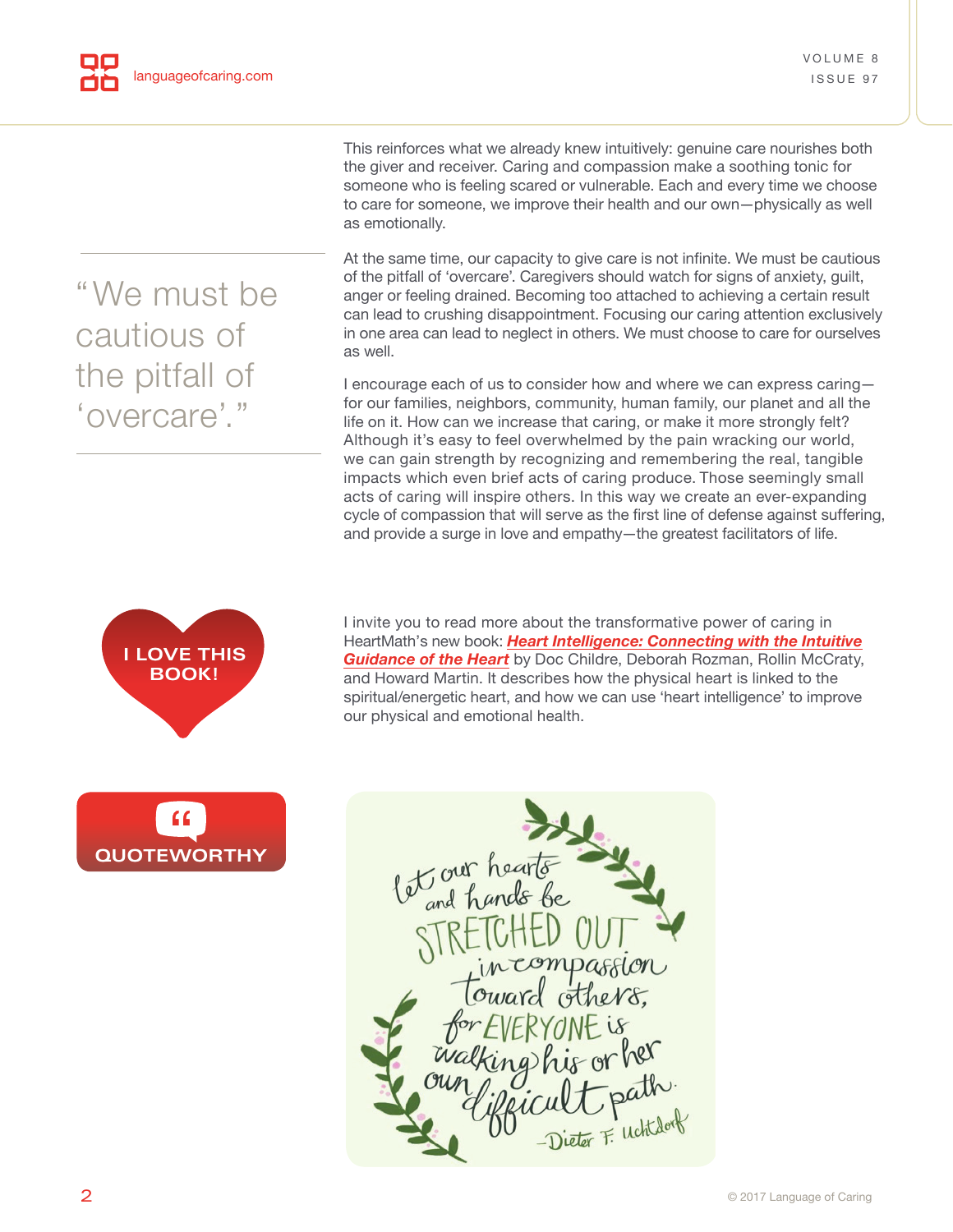<span id="page-2-0"></span>



Five minutes of experiencing a positive emotion has proven health benefits (see Soapbox). Give yourself the luxury of letting positive emotions—gratitude, appreciation, love—wash over you. Savor a pleasant memory. Allow yourself to soak in a bath of pleasant feelings for a full five minutes. You'll return to your workday refreshed.



Workplace stress is contagious; one frantic coworker can upset the energy of the entire team. Positive energy can be shared as well. At the beginning of a meeting, take a moment to consciously create a positive collective mood. Ask each participant to focus on an emotion such as gratitude, appreciation or compassion. Picture that emotion radiating throughout the room, touching each person in it.

# **NEWSBYTE**

Results of the *[2016 Survey of America's Physicians](http://www.physiciansfoundation.org/uploads/default/Biennial_Physician_Survey_2016.pdf)* are in! A few highlights:

- **43%** of physicians have at least some of their pay tied to quality or value.
- About **27%** of physicians do not accept Medicare patients or limit the number of Medicare patients they treat.
- Only **20%** are familiar with the 2015 Medicare Accountability and CHIP Reauthorization Act (MACRA) which regulates payment for treating Medicare patients.
- **38%** say that Electronic Health Records have little or no impact on the quality of care in their practice.
- **28%** say they are overextended and overworked.
- Despite all the difficulties, **72%** said they would choose to be a doctor all over again.

Source: *2016 Survey of America's Physicians: Practice Patterns & Perspectives*, conducted by Merritt Hawkins for the Physicians Foundation.

**The Beryl Institute Complimentary Webinar**



The Beryl Institute's President Jason Wolf provides a provocative and timely conversation on the patient experience.

*[Click here](http://www.theberylinstitute.org/events/EventDetails.aspx?id=904609)* **for complimentary registration.**